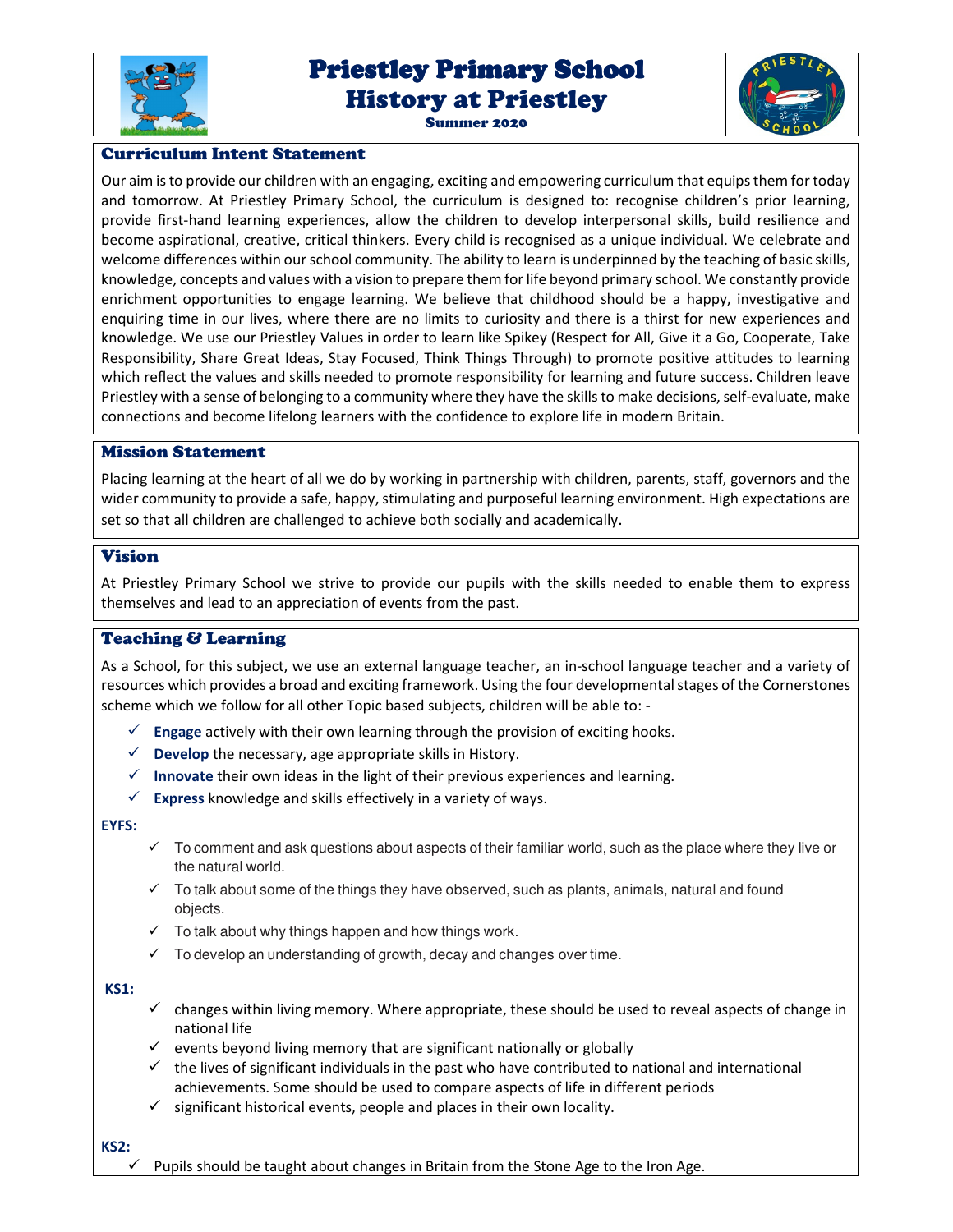- Pupils should be taught about the Roman empire and its impact on Britain.
- $\checkmark$  Pupils should be taught about Britain's settlement by Anglo-Saxons and Scots.
- $\checkmark$  Pupils should be taught about the Viking and Anglo-Saxon struggle for the Kingdom of England to the time of Edward the Confessor.
- $\checkmark$  Pupils should be taught about an aspect of local history.
- $\checkmark$  Pupils should be taught a study of an aspect or theme in British history that extends pupils' chronological knowledge beyond 1066.
- $\checkmark$  Pupils should be taught about the achievements of the earliest civilizations
- $\checkmark$  Pupils should be taught a study of Greek life and achievements and their influence on the western world.

### Planning

#### **KS1 and KS2:**

- $\checkmark$  Planning will be recorded using the topic plan using the curriculum and cornerstones as support.
- $\checkmark$  Planning will work through the Intended Curriculum Learning Intentions unit by unit.

Differentiation is the process by which curriculum objectives, teaching methods, assessment methods and learning activities are planned, where appropriate, to cater for the learning needs of the individual student. To provide for this basic entitlement, pupils in the same group have learning opportunities matched to their needs with teaching taking into account the differences in learner characteristics. This in turn requires flexible planning, careful assessment and the provision of a variety of approaches to learning and teaching. Mixed ability teaching implies that all abilities must be catered for when planning a lesson.

- $\checkmark$  Differentiation of Resources
- $\checkmark$  Differentiation by Task
- $\checkmark$  Differentiation by Support
- $\checkmark$  Differentiation by Response/Outcome

#### **Resources**

Within school, we have a selection of references. We also use the Wiltshire library service for additional books and artefacts.

# Marking & Feedback

Feedback is given verbally during the speaking and listening and reading processes. Written work, for example sentences and short conversations, will be marked with a positive comment in green. Next steps will be recorded in blue, as appropriate. Next steps will be necessary if the topic being taught follows a series of sessions that are linked together.

#### Assessment

Assessment for Learning will take place in the sessions. Summative assessment will take place twice a year (Term 4 and 6) and be recorded on the Cornerstones tracker. Pupil conferencing will take place (terms 2, 4 and 6) to identify the child's perspective of their learning and progress.

# EYFS / KS1/KS2

In EYFS, they will be working towards the early learning goal. Children will be able to talk about past and present events in their own lives and in the lives of family members. They know that other children don't always enjoy the same things, and are sensitive to this. They know about similarities and differences between themselves and others, and among families, communities and traditions.

In KS1 and KS2, they will be working towards the national curriculum outcomes. This will help pupils gain a coherent knowledge and understanding of Britain's past and that of the wider world. It should inspire pupils' curiosity to know more about the past. Teaching should equip pupils to ask perceptive questions, think critically, weigh evidence, sift arguments, and develop perspective and judgement. History helps pupils to understand the complexity of people's lives, the process of change, the diversity of societies and relationships between different groups, as well as their own identity and the challenges of their time.

**(Taken from the National Curriculum.)**